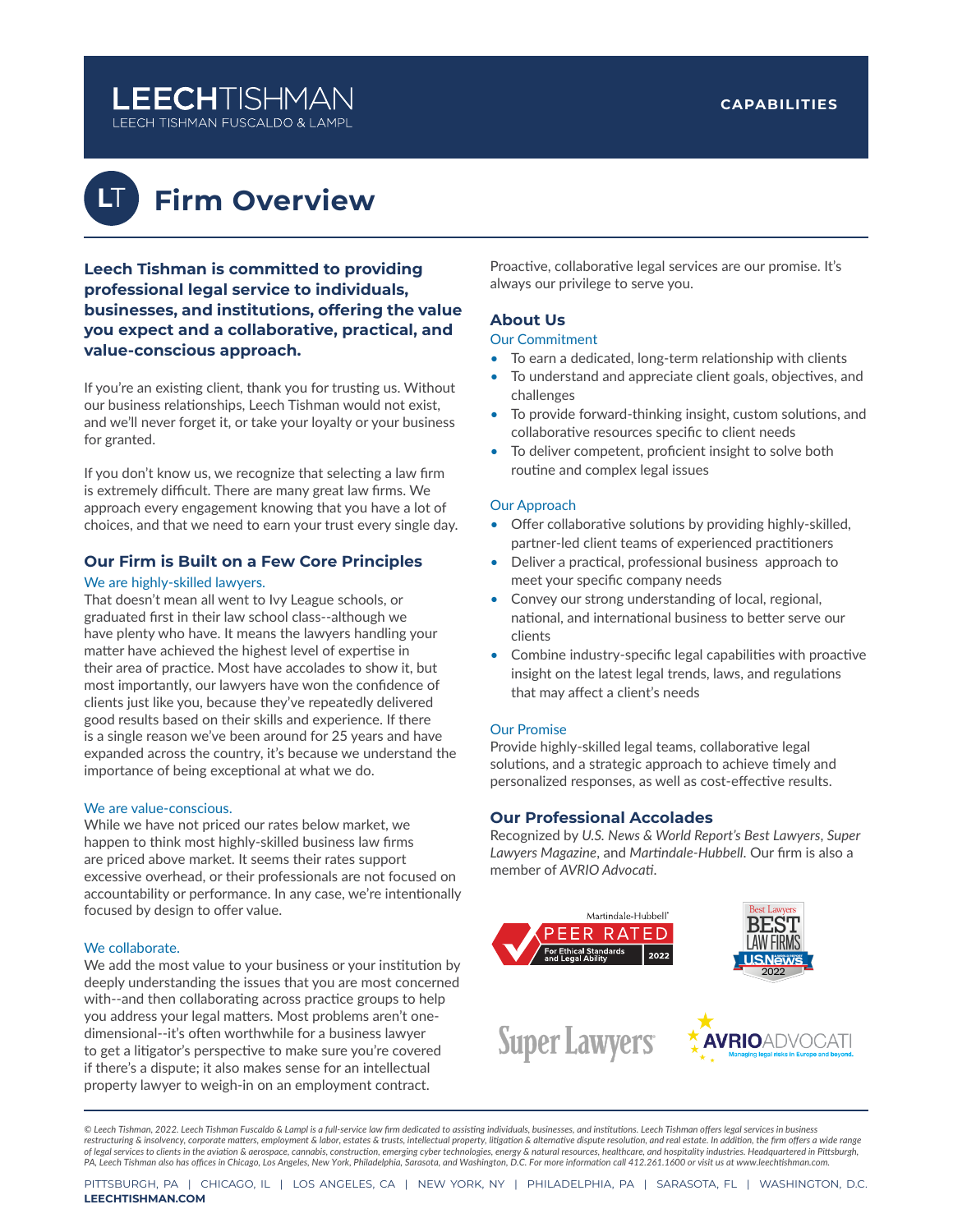### **Areas of Practice**

For over 20 years, Leech Tishman has delivered commitment, service and value to clients by offering specialized, professional and collaborative legal services. Our experienced lawyers have served as in-house counsel and have worked for leading law firms. We deliver a multidisciplinary approach to provide the expertise our clients require and to offer solutions to our clients' simple and complex legal problems.

From individuals and start-ups to Fortune 500 companies, to government entities and not-for-profits, clients can expect tailored solutions to meet their specific legal needs.

#### Practice Groups

- Business Restructuring & Insolvency
- **Construction**
- **Corporate**
- Employment & Labor
- Estates & Trusts
- Intellectual Property
- Litigation & Alternative Dispute Resolution
- Real Estate

#### Industry Groups

- Aviation & Aerospace
- **Cannabis**
- Emerging Cyber Technologies
- Energy & Natural Resources
- **Healthcare**
- **Hospitality**

*© Leech Tishman, 2022. Leech Tishman Fuscaldo & Lampl is a full-service law firm dedicated to assisting individuals, businesses, and institutions. Leech Tishman offers legal services in business restructuring & insolvency, corporate matters, employment & labor, estates & trusts, intellectual property, litigation & alternative dispute resolution, and real estate. In addition, the firm offers a wide range*  of legal services to clients in the aviation & aerospace, cannabis, construction, emerging cyber technologies, energy & natural resources, healthcare, and hospitality industries. Headquartered in Pittsburgh,<br>PA, Leech Tish